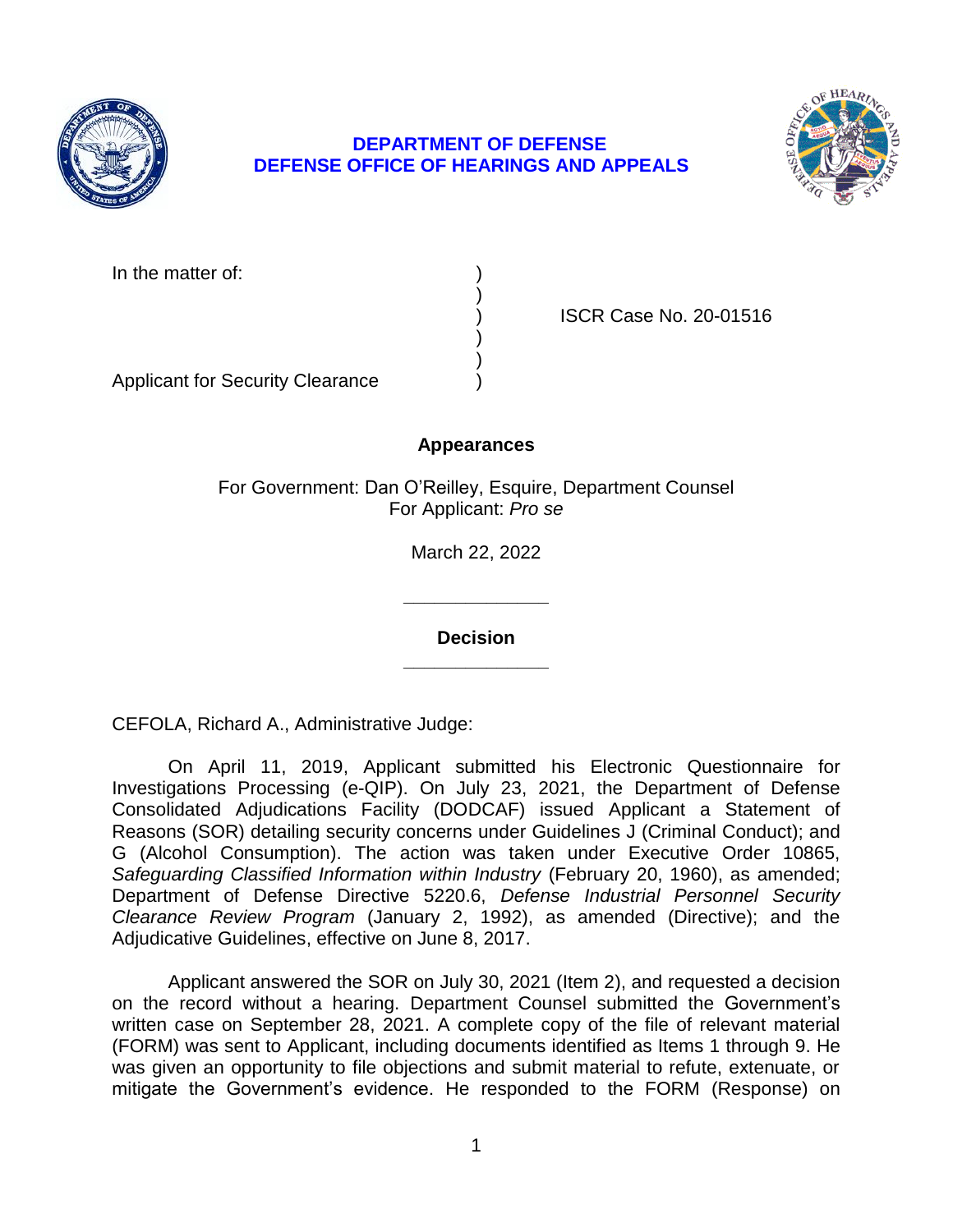November 15, 2021. Items 1 through 9, and Applicant's Response are admitted into evidence. The case was assigned to me on February 1, 2022.

### **Findings of Fact**

 In his Answer to the SOR Applicant admitted the factual allegations in information to support his request for eligibility for a security clearance. Subparagraphs 1.a.~1.c. and 2.a. of the SOR, with explanations. He denied the factual allegations in Subparagraphs 1.d. and 1.e. Applicant also provided additional

information to support his request for eligibility for a security clearance.<br>Applicant is 27 years old, unmarried, and has no children. (Item 3 at pages 7, and 17~18.)

#### **Guideline G: Alcohol Consumption & Guideline J: Criminal Conduct**

 1.a. and 2.a. Applicant admits that in November of 2014, he was arrested for and pled guilty to being a Minor in Possession of Alcohol.

 1.b. and 2.a. Applicant admits that in April of 2017, he was, in part, arrested for and convicted of Driving Under the Influence of alcohol (DUI). As a result of this conviction, Applicant was required to complete court-ordered evaluation and counseling.

 1.c. and 2.a. Applicant admits that in April of 2018, he was arrested for and pled guilty to Driving Under the Influence-Second Offense. As a result of this conviction, Applicant was required to complete a court-ordered evaluation and counseling program.

 1.d. Applicant denies that, from September 2018 to March 2019, he received treatment for a condition diagnosed as Alcohol Use Disorder. However, this is contradicted by the "Completion Summary" from an "Impaired Driver Program," dated March 25, 2019, which states Applicant's "Current Diagnosis: Alcohol Use Disorder, mild, in early remission." (Item 8 at pages 1~2.)

 1.e. Applicant denies that he continued to consume alcohol, notwithstanding his treatment noted in subparagraph 1.d., above. However, this is contradicted by Applicant's response to interrogatories, dated November 12, 2020, wherein Applicant admits he consumed "2~3" beers on September 29, 2020, about two weeks prior to answering the interrogatories. (Item 4.)

#### **Policies**

 When evaluating an applicant's suitability for national security eligibility, the administrative judge must consider the adjudicative guidelines. In addition to brief potentially disqualifying conditions and mitigating conditions, which are to be used in introductory explanations for each guideline, the adjudicative guidelines (AG) list evaluating an applicant's national security eligibility.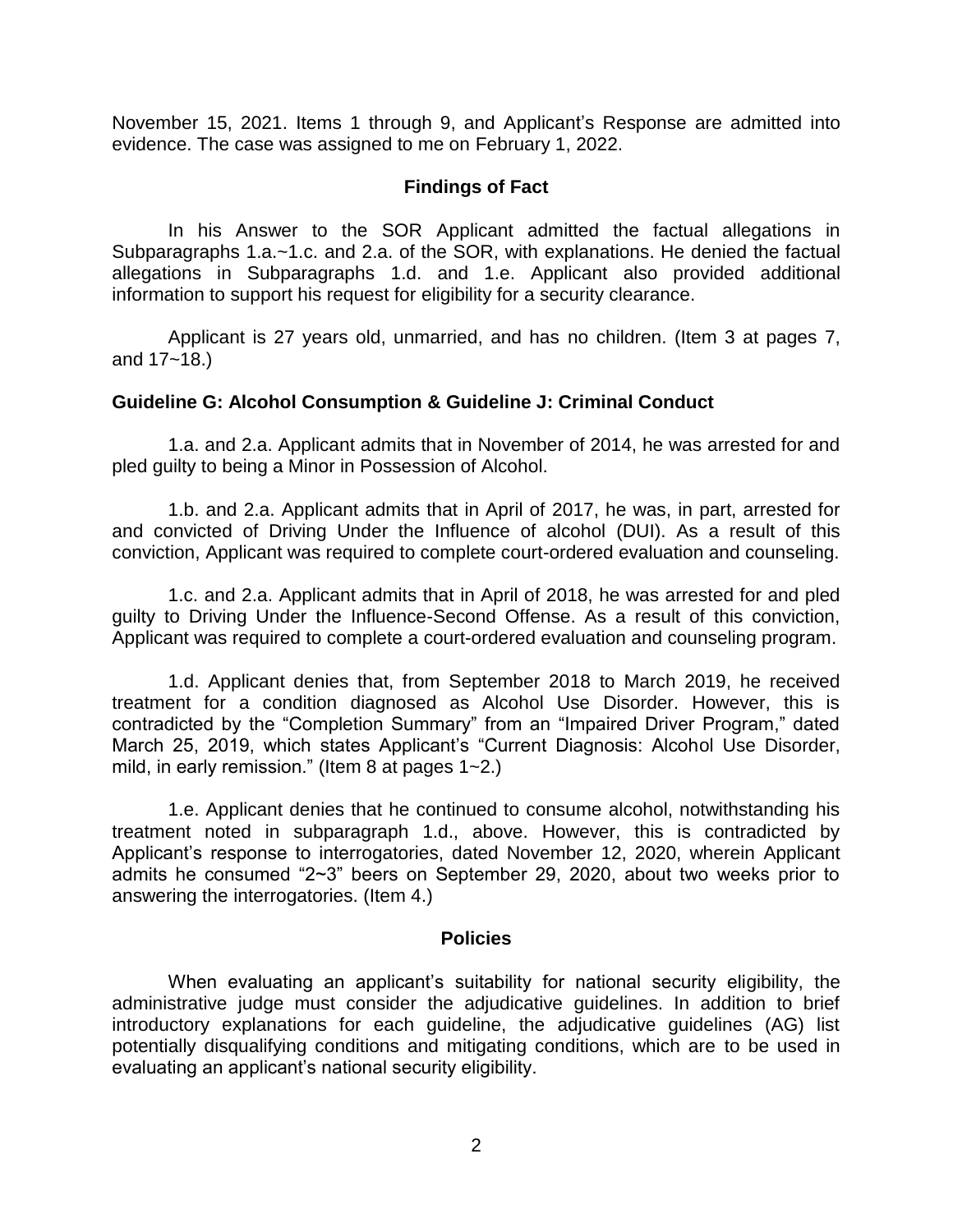These guidelines are not inflexible rules of law. Instead, recognizing the complexities of human behavior, these guidelines are applied in conjunction with the factors listed in AG ¶ 2 describing the adjudicative process. The administrative judge's overarching adjudicative goal is a fair, impartial, and commonsense decision. The entire process is a conscientious scrutiny of applicable guidelines in the context of a number of variables known as the whole-person concept. The administrative judge must consider all available, reliable information about the person, past and present, favorable and unfavorable, in making a decision.

The protection of the national security is the paramount consideration. AG  $\P$  2(b) eligibility will be resolved in favor of the national security." In reaching this decision, I have drawn only those conclusions that are reasonable, logical, and based on the evidence contained in the record. I have not drawn inferences based on mere requires that "[a]ny doubt concerning personnel being considered for national security speculation or conjecture.

 Directive ¶ E3.1.14, requires the Government to present evidence to establish controverted facts alleged in the SOR. Under Directive ¶ E3.1.15, an "applicant is responsible for presenting witnesses and other evidence to rebut, explain, extenuate, or mitigate facts admitted by the applicant or proven by Department Counsel, and has the ultimate burden of persuasion as to obtaining a favorable clearance decision."

 A person applying for national security eligibility seeks to enter into a fiduciary relationship with the Government predicated upon trust and confidence. This relationship transcends normal duty hours and endures throughout off-duty hours. The Government reposes a high degree of trust and confidence in individuals to whom it grants national security eligibility. Decisions include, by necessity, consideration of the possible risk the applicant may deliberately or inadvertently fail to protect or safeguard classified information. Such decisions entail a certain degree of legally permissible extrapolation as to potential, rather than actual, risk of compromise of classified or sensitive information. Finally, as emphasized in Section 7 of Executive Order 10865, "[a]ny determination under this order adverse to an applicant shall be a determination in terms of the national interest and shall in no sense be a determination as to the loyalty of the applicant concerned." *See also* Executive Order 12968, Section 3.1(b) (listing multiple prerequisites for access to classified or sensitive information.)

### **Analysis**

### **Guideline G: Alcohol Consumption**

The security concern relating to the guideline for Alcohol Consumption is set out in AG ¶ 21:

Excessive alcohol consumption often leads to the exercise of questionable judgment or the failure to control impulses, and can raise questions about an individual's reliability and trustworthiness.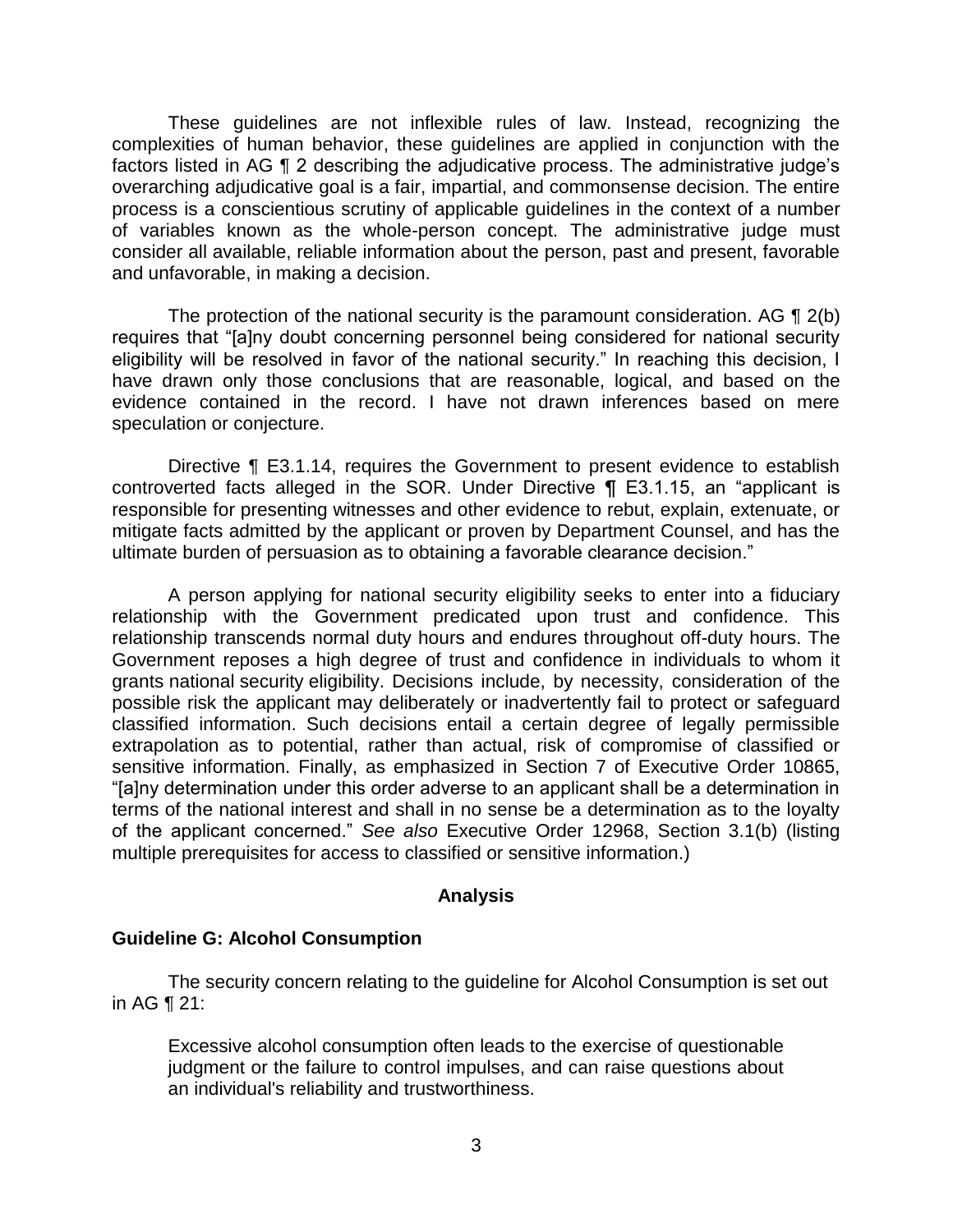The guideline at AG ¶ 22 contains seven conditions that could raise a security concern and may be disqualifying. Five conditions may apply:

(a) alcohol-related incidents away from work, such as driving while under the influence, fighting, child or spouse abuse, disturbing the peace, or other incidents of concern, regardless of the frequency of the individual's alcohol use or whether the individual has been diagnosed with alcohol use disorder;

(c) habitual or binge consumption of alcohol to the point of impaired judgment, regardless of whether the individual is diagnosed with alcohol use disorder;

(d) diagnosis by a duly qualified medical or mental health professional (e.g., physician, clinical psychologist, psychiatrist, or licensed clinical social worker) of alcohol use disorder;

(e) the failure to follow treatment advice once diagnosed; and

(f) alcohol consumption, which is not in accordance with treatment recommendations, after a diagnosis of alcohol use disorder.

 Applicant had three alcohol-related incidents between November 2014 and April 2018. He was also diagnosed as suffering from an alcohol use disorder.

The guideline at AG ¶ 23 contains four conditions that could mitigate security concerns. Three conditions may apply:

(a) so much time has passed, or the behavior was so infrequent, or it happened under such unusual circumstances that it is unlikely to recur or does not cast doubt on the individual's current reliability, trustworthiness, or judgment;

(b) the individual acknowledges his or her pattern of maladaptive alcohol use, provides evidence of actions taken to overcome this problem, and has demonstrated a clear and established pattern of modified consumption or abstinence in accordance with treatment recommendations; and

 (d) the individual has successfully completed a treatment program along with any required aftercare, and has demonstrated a clear and established pattern of modified consumption or abstinence in accordance with treatment recommendations.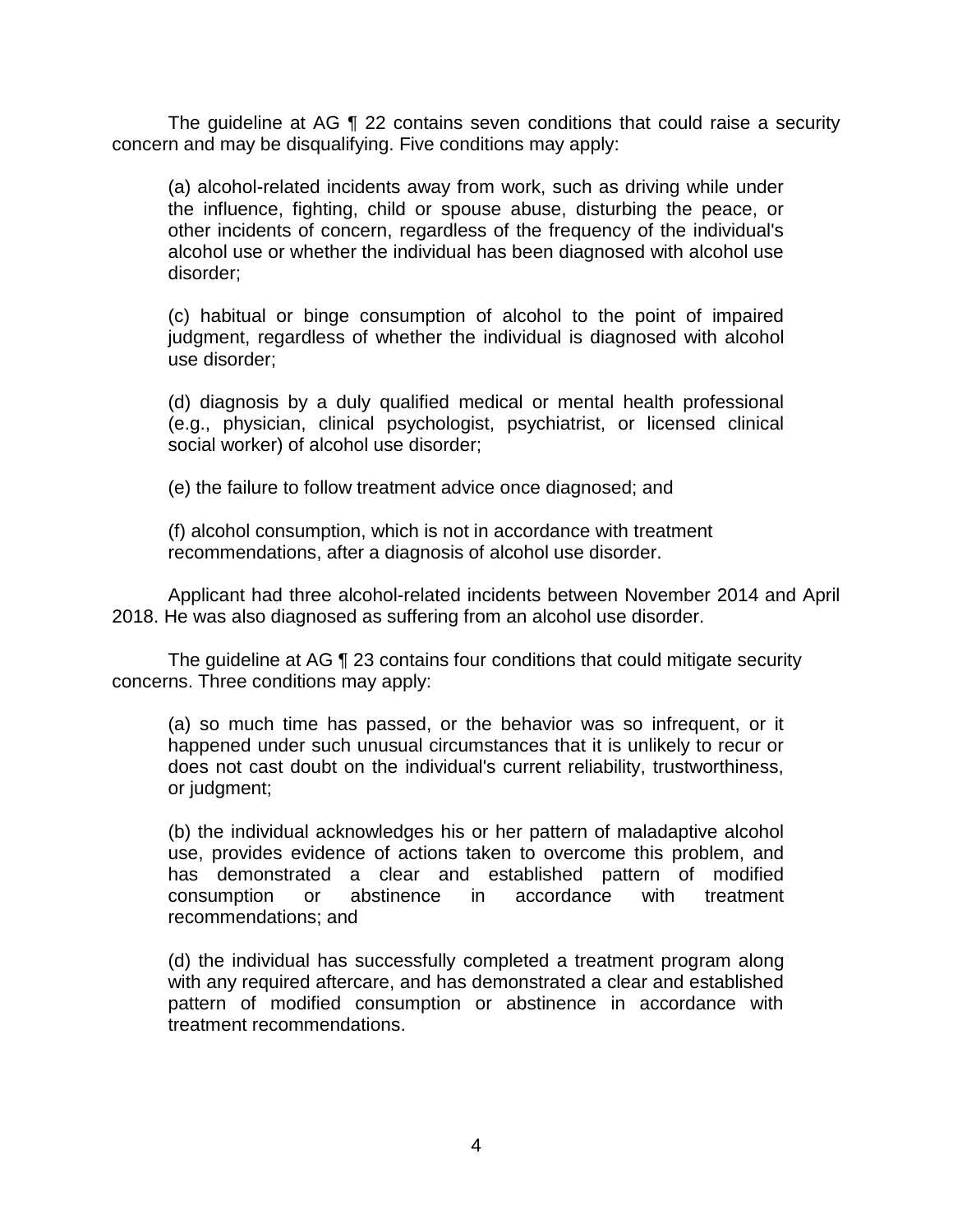Applicant's last alcohol-related conviction was about four years ago; but despite being diagnosed as suffering from an alcohol use disorder in March of 2019, he still consumed alcohol until at least September of 2020, about 18 months ago. Alcohol Consumption is found against Applicant.

### **Guideline J: Criminal Conduct**

 The security concern relating to the guideline for Criminal Conduct is set out in AG ¶ 30:

Criminal activity creates doubt about a person's judgment, reliability, and trustworthiness. By its very nature, it calls into question a person's ability or willingness to comply with laws, rules, and regulations.

 The guideline at AG ¶ 31 contains five disqualifying conditions that could raise a security concern and may be disqualifying. Two conditions apply, as discussed below:

(a) a pattern of minor offenses, any one of which on its own would be unlikely to affect a national security eligibility decision, but which in combination cast doubt on the individual's judgment, reliability, or trustworthiness; and

(b) evidence (including, but not limited to, a credible allegation, an admission, and matters of official record) of criminal conduct, regardless of whether the individual was formally charged, prosecuted, or convicted.

 concerns under these disqualifying conditions, thereby shifting the burden to Applicant Applicant has three alcohol-related convictions. This evidence raises security to rebut, extenuate, or mitigate those concerns.

 The guideline in AG ¶ 32 contains four conditions that could mitigate criminal conduct security concerns:

(a) so much time has elapsed since the criminal behavior happened, or it happened under such unusual circumstances, that it is unlikely to recur and does not cast doubt on the individual's reliability, trustworthiness, or good judgment;

(b) the individual was pressured or coerced into committing the act and those pressures are no longer present in the person's life;

(c) no reliable evidence to support that the individual committed the offense; and

(d) there is evidence of successful rehabilitation; including, but not limited to, the passage of time without recurrence of criminal activity, restitution,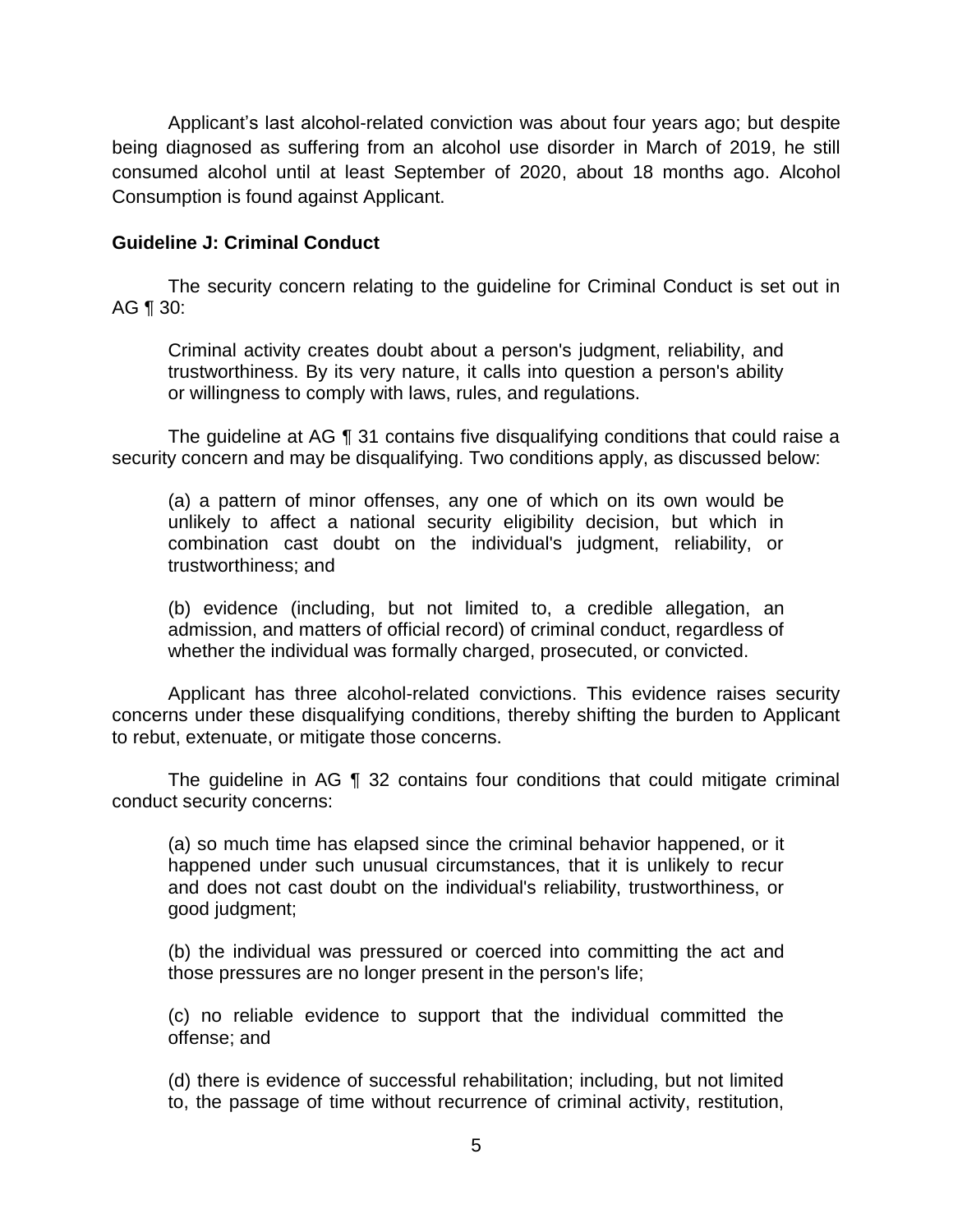compliance with the terms of parole or probation, job training or higher education, good employment record, or constructive community involvement.

 Sufficient time has not passed since Applicant's most recent, 2018, DUI, given the fact that he was previously convicted of a DUI in 2017, and had another alcoholrelated conviction in 2014. Criminal Conduct is found against Applicant.

#### **Whole-Person Concept**

Under the whole-person concept, the administrative judge must evaluate an applicant's national security eligibility by considering the totality of the applicant's conduct and all relevant circumstances. The administrative judge should consider the nine adjudicative process factors listed at AG ¶ 2(d):

(1) the nature, extent, and seriousness of the conduct; (2) the circumstances surrounding the conduct, to include knowledgeable participation; (3) the frequency and recency of the conduct; (4) the individual's age and maturity at the time of the conduct; (5) the extent to which participation is voluntary; (6) the presence or absence of rehabilitation and other permanent behavioral changes; (7) the motivation for the conduct; (8) the potential for pressure, coercion, exploitation, or duress; and (9) the likelihood of continuation or recurrence.

 According to AG ¶ 2(c), the ultimate determination of whether to grant national security eligibility must be an overall commonsense judgment based upon careful consideration of the applicable guidelines and the whole-person concept. I considered the potentially disqualifying and mitigating conditions in light of all the facts and circumstances surrounding this case. Overall, the record evidence leaves me with questions and doubts as to Applicant's eligibility and suitability for a security clearance. For all these reasons, I conclude Applicant has not mitigated the security concerns arising from his alcohol consumption, and related criminal conduct.

#### **Formal Findings**

 Formal findings for or against Applicant on the allegations set forth in the SOR, as required by ¶ E3.1.25 of Enclosure 3 of the Directive, are:

| Paragraph 1, Guideline G: | <b>AGAINST APPLICANT</b> |
|---------------------------|--------------------------|
| Subparagraphs 1.a~1.e.:   | <b>Against Applicant</b> |
| Paragraph 2, Guideline J: | <b>AGAINST APPLICANT</b> |
| Subparagraph 2.a:         | <b>Against Applicant</b> |